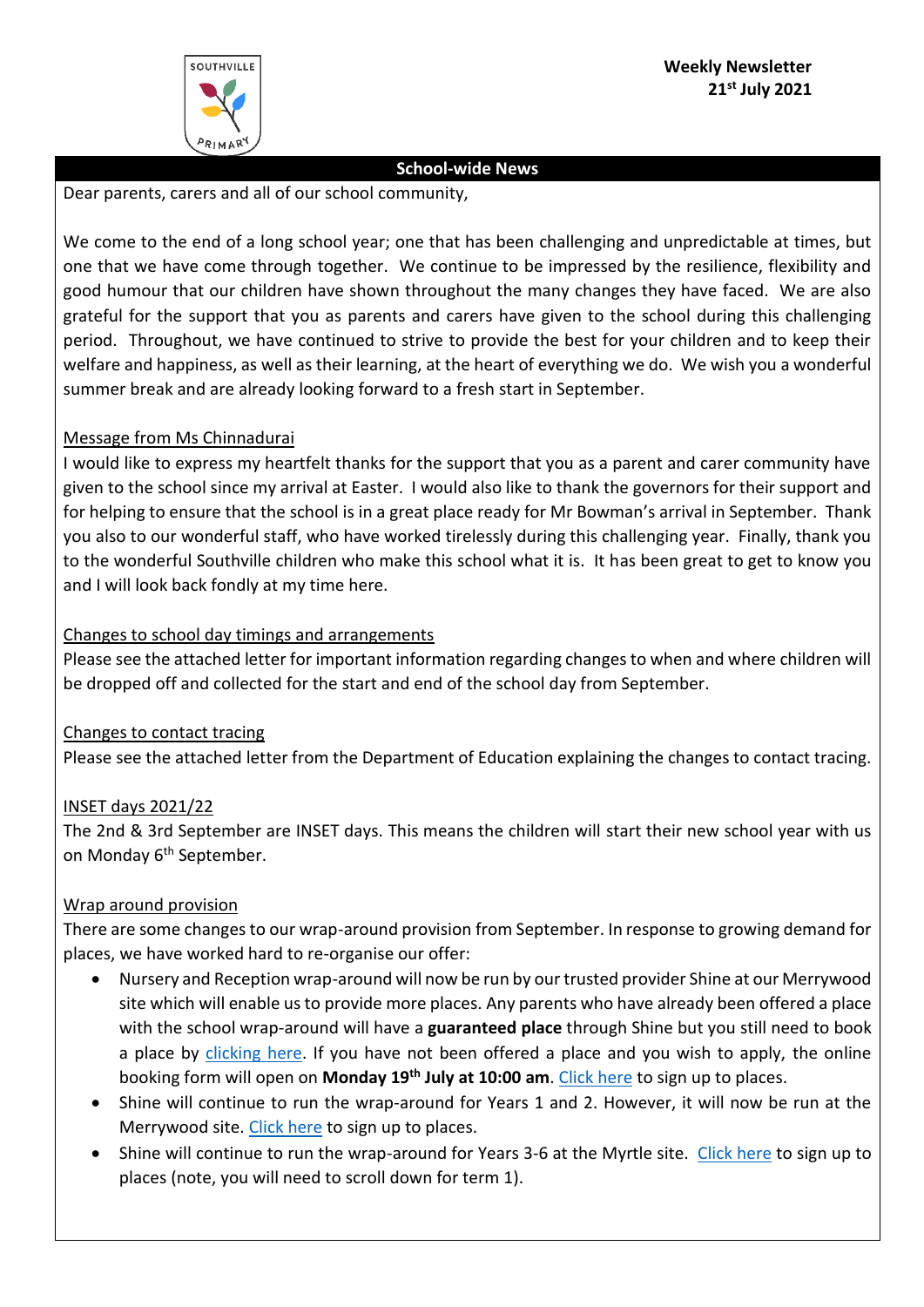# Outstanding payments

If you have any outstanding payments, please ensure these are paid before September via Pupil Asset.

# Y5 and 6 Trips payments

Information has been sent out regarding payment for the years 5 and 6 trips. Pupil Asset will be accessible over the summer if you would like to pay either as one payment or as an instalment.

# Musical instrument lessons

As explained last week, we are extremely pleased to be able to restart our individual and small group instrument lessons for Key Stage 2 children in September.

Lessons are taught by tutors from Bristol Plays Music and we have now signed up to their online booking system, which you can find here: <https://ukbristolbeacon.speedadmin.dk/registration#/> Go to 'Select lesson in school' and find Southville Primary. You will then be able to select from the options listed under 'Discover your activity'. You can also apply to hire an instrument on this page. Registration has now opened and is subject to availability of tutors and instruments.

Please note that the school will be using Pupil Premium funding to ensure that all children have access to this opportunity.

# Going home permission forms

If you have a child starting in years 5 or 6 in September and would like for them to walk home without being collected by an adult, please complete the Going Home Arrangements form. You can find the form on the school website here: <https://www.southville.bristol.sch.uk/parent-information/useful-forms-for-parents/> If you have completed this previously, we will still need it to be completed again for the new year.

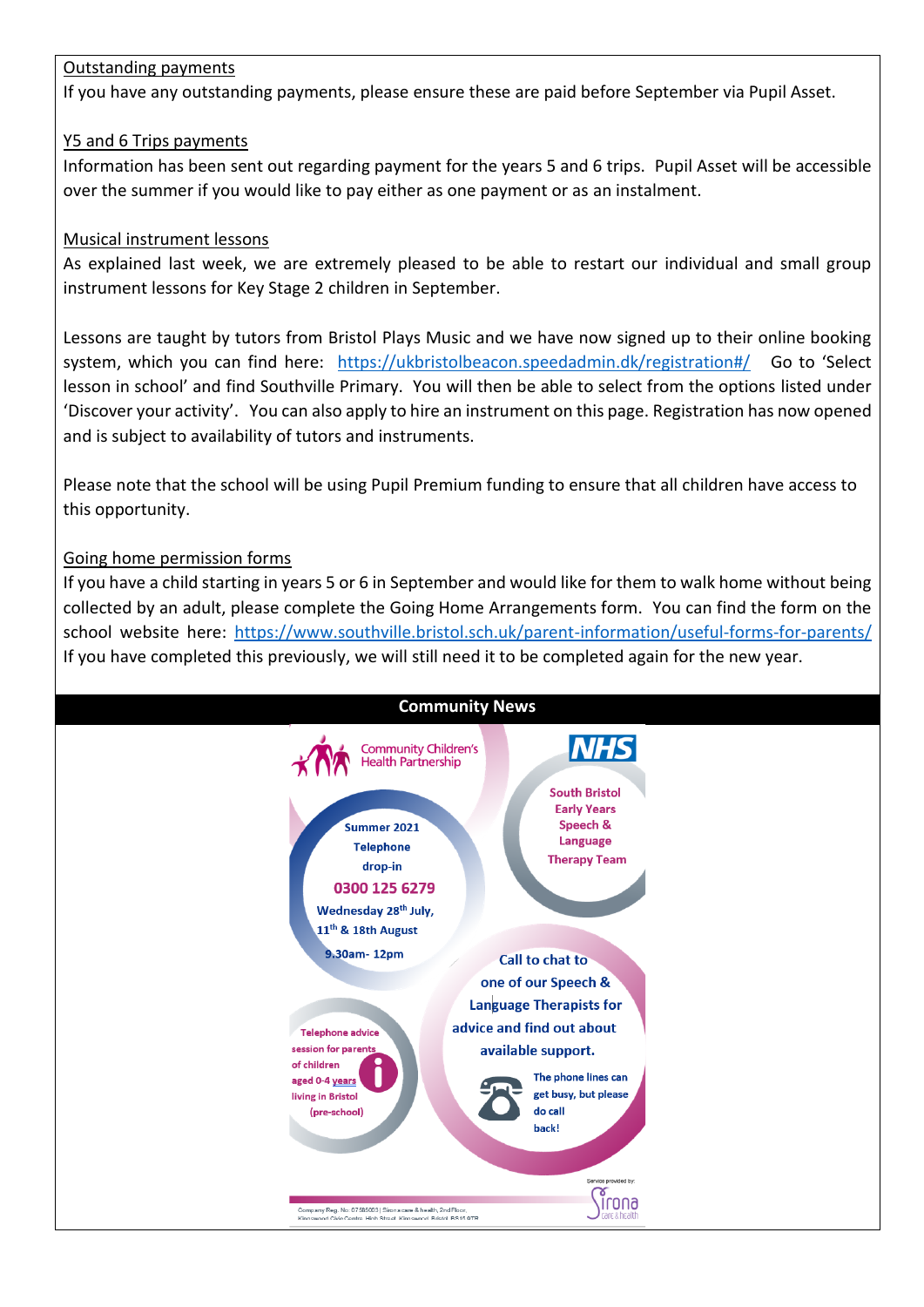## **Preschool**

We have had a lovely last few days in Seahorse Class. We have been making the most of the hot weather with some paddling pool fun, water fights and beach party!

We would like to say thank you for all of your support this year. We have loved getting to know you and your children and wish you all well for the next steps in their journeys.

## **Reception**

## Tapestry

We will be sending out details shortly about when you can download your child's/children's learning diary from Tapestry. There will be a period over the summer holidays when you will be eligible to do this before we will make all the accounts inactive. We hope you enjoy looking back at the photographs, videos and written observations and reflect on all the wonderful learning during such a fragmented year.

## **Year 1**

We have had great fun measuring capacity in maths this week, exploring how much containers hold and trying to order them from the one that holds the most to the least. Maybe you might like to try this at home?



We also had fun experimenting with water colours and wax crayons. These lovely pictures make us feel lovely and summery!

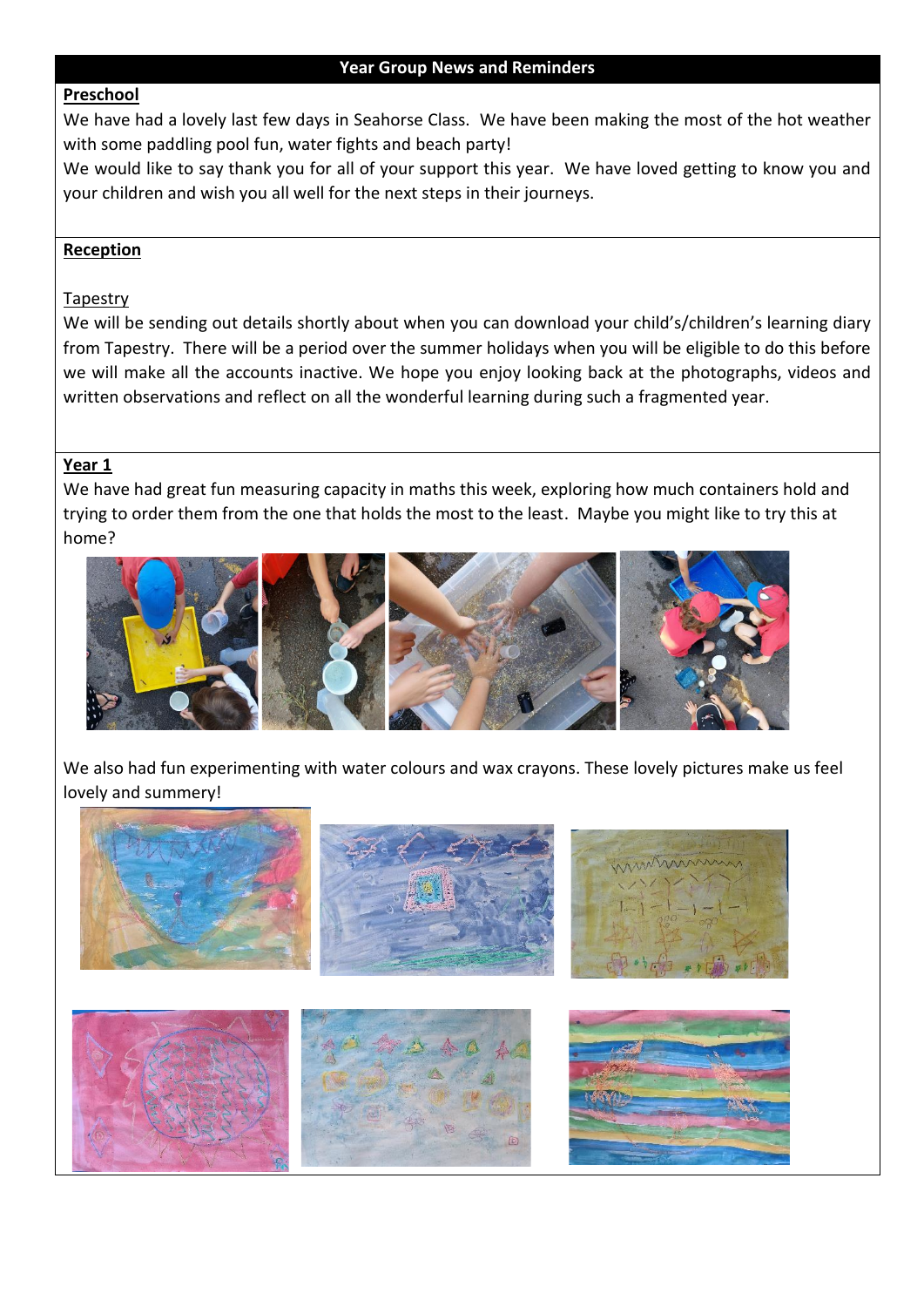

The Year 3 team would like to say a *HUGE THANK YOU* and a sad goodbye to all of you wonderful Year 3 parents/carers for supporting your children in their learning this year. It has been very challenging at times with class isolations earlier in the year and the whole school closure. However, you've been incredible, as have the children. We will very much miss them but they won't be far away …. just across the corridor; or in Mr Smith's case, in his class! We wish you all a very fond farewell and a safe, relaxing and fun summer break.